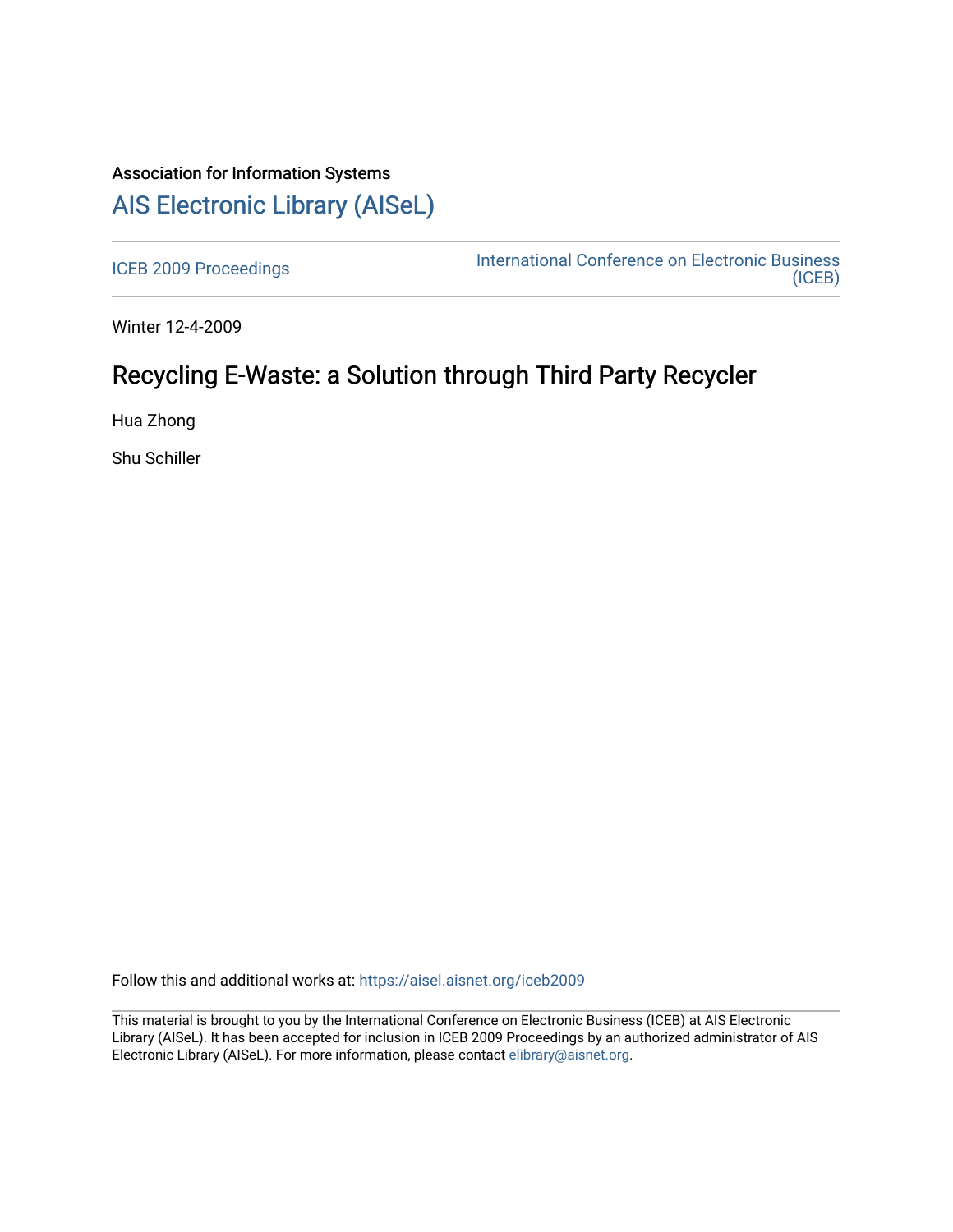### **RECYCLING E-WASTE: A SOLUTION THROUGH THIRD PARTY RECYCLER**

Hua  $Zhong<sup>1</sup>$ , Shu Schiller<sup>2</sup> <sup>1</sup>School of Management and Economics Beijing Institute of Technology (BIT), Beijing, China <sup>2</sup>Department of Information Systems & Operations Management Raj Soin College of Business Wright State University, Dayton, OH, USA <sup>1</sup>zhonghua@bit.edu.cn; <sup>2</sup>shu.schiller@wright.edu

#### **Abstract**

With 50 million metric tons of e waste disposed worldwide each year, e-waste recycling has become an increasingly important issue globally. The U.S. alone generated a total of 3.01 million tons of e-waste in 2007, of which only 13.6% was recycled. Improper disposal of e-waste poses an immediate and prominent threat to environmental and public health. Many electronic vendors have initiated either the Expended Producer Responsibility or the Producer Stewardship and launched manufacturer-sponsored recycling programs. Many of these programs, however, are in trouble because of the fee generated for recycling, thereby blocking the road for effective actions. In this paper, we propose a third party recycler model as an alternative solution to e-waste recycling. The third party recycler works as the intermediary between consumers (source of e-waste) and electronic vendors (recipient of recycled items) to recycle disposed electronics properly. The proposed information system is composed of five modules and supports the business operations and functionalities of the third party recycler. We hope the third party recycler structure will be adopted globally in the near future.

**Keywords:** e-waste, recycle, extended producer responsibility, producer stewardship, information system

#### **Introduction**

"Computers don't have exhaust pipes, but their environmental impact is no longer invisible. The cumulative life cycles of billions of machines, from manufacture to usage to disposal, are combining into an environmental footprint large enough to attract widespread attention." [18]

The advent of modern computing technologies is now providing powerful, affordable, and easy-to-use electronic devices and equipments to individual and corporate business users in support of communication, collaboration, and business operations, most of which are now carried out in a global manner. As a result, people have

become increasingly dependent on such devices and equipment and consume a large amount of electronics in their everyday activities.

Despite the benefits, fast-growing computing technologies, unfortunately, have a dark side. The life span of electronics has been continuously shrinking because of the introduction of more superior and technologically advanced items [16]. Consequently, older computing devices are being replaced at an accelerated pace and generating an astonishingly large amount of e-waste, the numbers of which number continue to increase every year. For instance, the world produces 20 to 50 million metric tons of e-waste annually [4]. China alone adds 2 million tons of e-waste and the number increases at rate of more than 10% each year, [20] American consumers replace their mobile phones every one and half years on average [14], producing 130 million discarded cell phones annually nation wide [12]. In China, 70 million mobiles phone and 5 million PCs are being discarded each year [21]. Likewise, more than 50 million PCs are disposed in the U.S. each year [18], with this number accounting for only 10% of the disposable computers [12]. The majority of defunct computers are not being used and simply collect dust.

In the past decade, governments and organizations worldwide have been investigating the causes and impacts of e-waste and have made great efforts to regulate the collecting and recycling of e-waste through legislative and public means. Extended Producer Responsibility (EPR) is so far the most widely adopted legislation, especially in the United States. Such recycling structure, however, has long been challenged by the fee generated for recycling and will be addressed by either the producer responsibility model or the consumer responsibility model.

In this paper, we propose a third party recycler model as an alternative solution to e-waste recycling. The third party recycler performs as the intermediary between consumers (source of e-waste) and electronic vendors (recipient of recycled items) to collect, inspect, recycle, and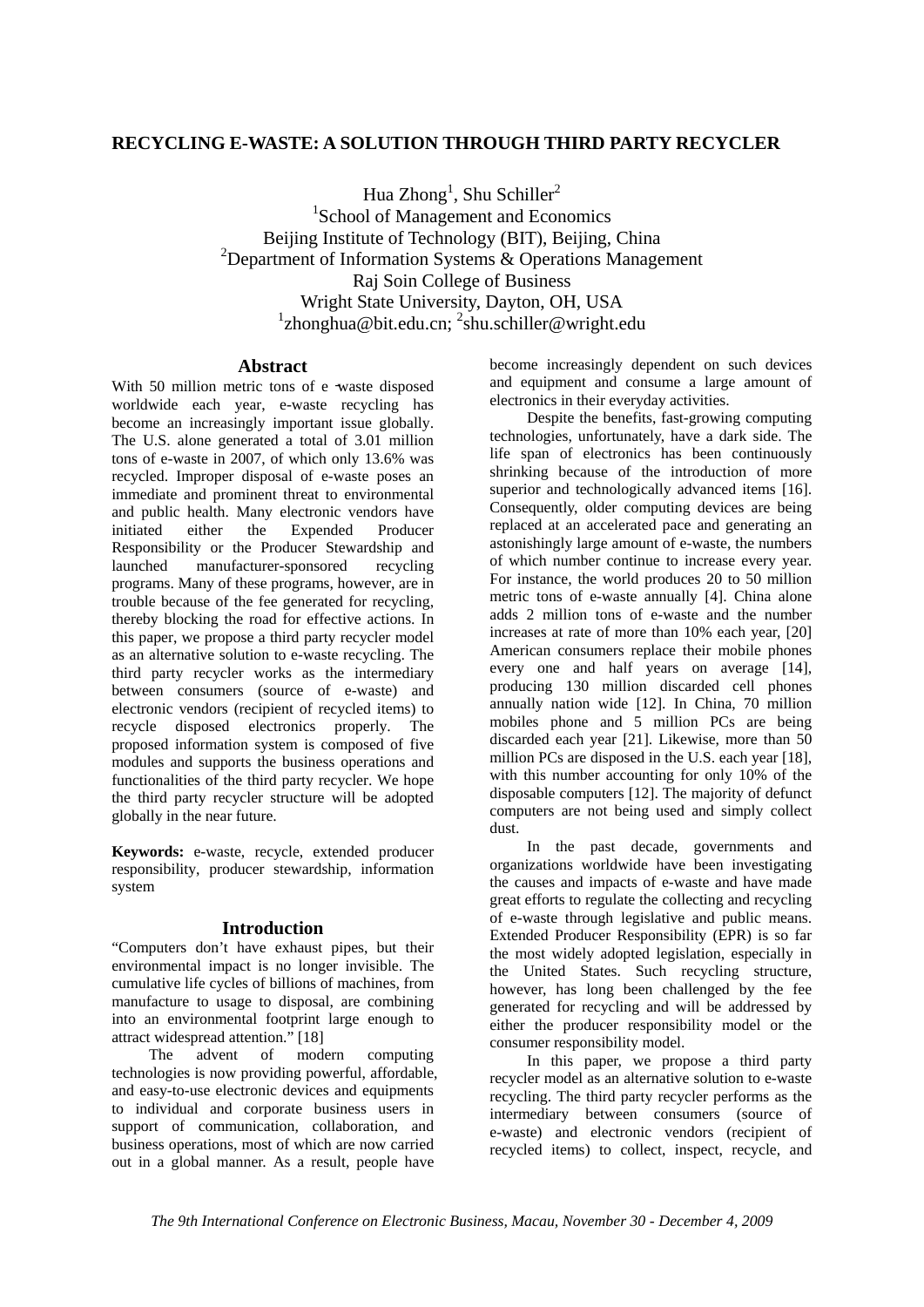distribute the usable parts of electronics and to dispose of unusable parts properly.

In this paper, the next section introduces the background of e-waste and challenges related to the recycling of it. In section three, we will discuss EPR, the most widely adopted solutions to e-waste recycling. This section will be followed by the introduction to the third party recycler solution and its system modules. The paper concludes with the contribution of the proposed model and the future plans for adoption of the model.

#### **Background of E-Waste Recycling**

Electronic waste (e-waste), sometimes called Waste Electrical and Electronic Equipment (WEEE), has been defined loosely to refer to any electronic products and appliances near or at the end of their useful life that have become obsolete, broken, or discarded [2] [19]. The European Union (EU)'s WEEE Directive uses ten product categories to describe e-waste to include IT and telecommunication equipment, household appliances, consumer equipment, and so forth [9]. Generally speaking, e-wastes are commonly seen as discarded computers (desktop and laptop), monitors, video game consoles, mobile phones, printers, telephones, fax machines, TVs, VCRs, DVD players, video cameras, stereo systems, digital music players, and other electronic equipment.

The prevalent problem of e-waste recycling mainly comes from three issues. First, the amount of e-waste generated each year is enormous and keeps rising. According to the 2007 report released by the United States Environmental Protection Agency (EPA), the U.S. generated a total of 3.01 million tons of e-waste in 2007, an increase of 37.4% from five years ago. Unfortunately, only 13.6% of the 3.01 million tons were recycled, leaving 2.6 million tons of e-waste dumped into landfills and incinerators [8]. According to Electronics Take Back Coalition, an environmental activist group, all human kind globally generate up to 50 million tons of e-waste every year [4]; however, only a small percentage of this amount of e-waste is being recycled and 70% of the global e-waste is being dumped in China at the rate of 2,800 tons per hour [20]. Although the percentage of e-waste recycled has been slowly rising in the past decade, in the U.S. it stubbornly stayed in the lower ten percent range.

Second, toxic substances in e-waste are another aspect to the resisting to recycling e-waste products.. E-waste contains toxic materials, such as lead, mercury, cadmium, brominated flame retardants (BFRs), plastics, and beryllium, all of which are harmful to humans and their environment [3]. In the U.S. and Europe, e-waste

account from one to four percent of solid waste and is responsible for more than 70% of toxic waste annually [7]. Such hazardous material can leak into the groundwater when buried, contaminating the landfills, or it can enter the air through burning or dust [12].

Unlike clothes donated to the Salvation Army, e-waste has to be recycled properly because of the toxic material involved. Improper disposal of e-waste will pose an immediate and prominent threat to environmental and public health.

Some considerable amount of e-waste, meant to be recycled are, in fact, handled and processed through improper or even illegal means. Each year, tons of e-waste is transported to developing countries, such as China and South Africa, where valuable parts of materials, such as microchips, are stripped off by skilled workers and then later repackaged and resold to the electronics market. Some of these dangerous counterfeits made their way to, unfortunately, U.S. military computers and satellites [10].

The same story continues in the sweatshops of e-waste disassembling factories in India. Workers, some young children, dig in the piles of old computers, hard drives, and circuit boards, searching for precious metal such as gold, copper, and palladium [15]. Without the regulations from the local government, Indian produces 1.5 million tons of e-waste a year and illegally imports at least half of that amount from the West [15].

Last but not the least, individual consumers who are willing to dispose their used electronics properly often fail because of the lack of simple and convenient channels for recycling. Three out of four consumers find themselves clueless as how and where to dispose e-waste [12]. Instead of letting e-waste end up at the curb, governments and organizations around the globe are now taking effective actions toward the proper disposal and recycling of e-waste. Building a national e-waste recycling infrastructure for consumers and vendors becomes one of the most immediate and logical solutions for most countries.

#### **Extended Producer Responsibility**

The daunting fact of e-waste has caught the attention of heads of governments and organizations when they realized that a joint effort between the parties is more than necessary to address e-waste recycling successfully. Introduced by Organization for Economic Cooperation and Development in 1998 in U.S., the Extended Producer Responsibility (EPR), also called Producer Stewardship (PS), makes each producer responsible for "collecting and processing its own products at the end of their life" [16, p.337]. The European Union defines a producer as "any person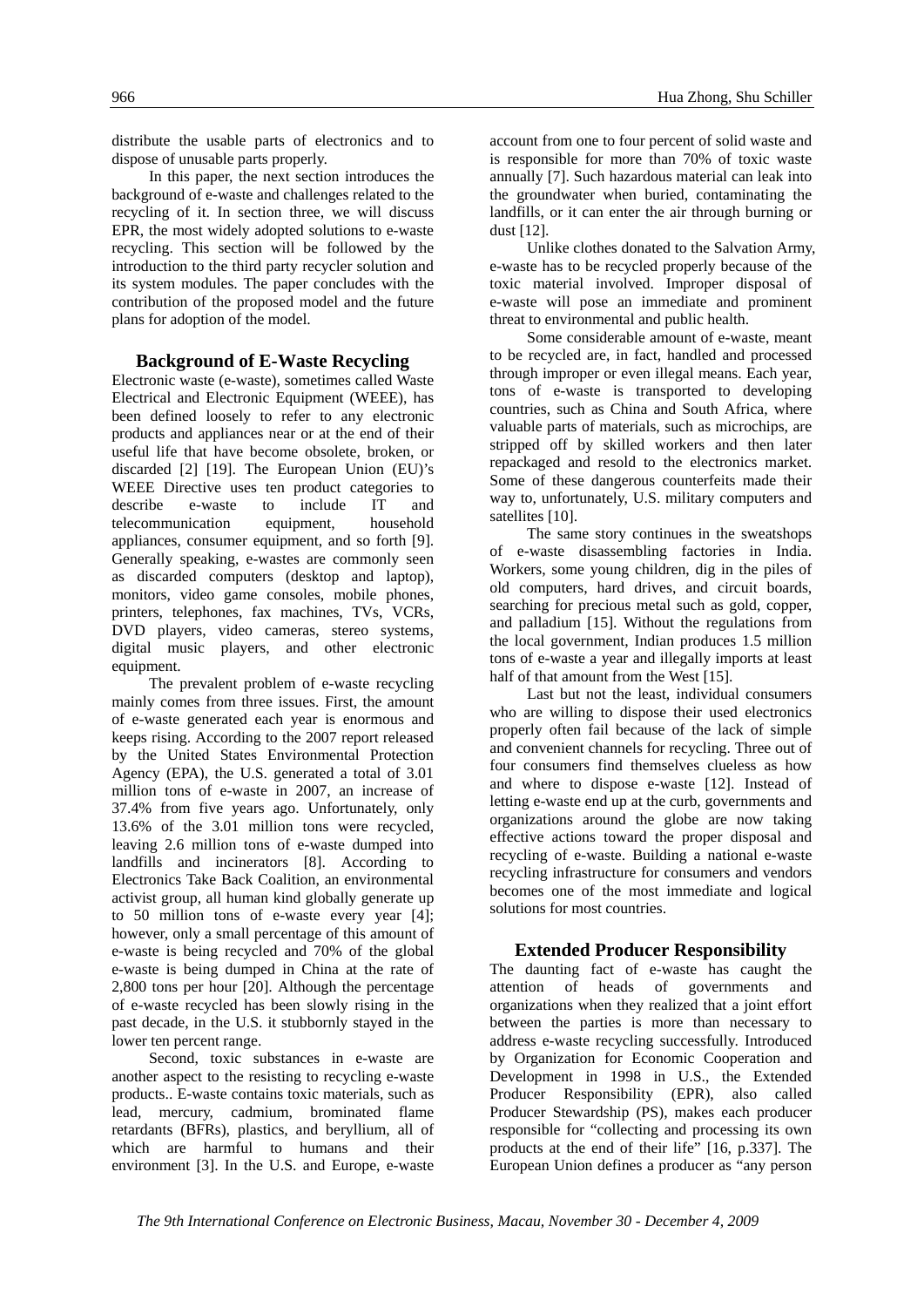who 1) manufactures and sells own brand electrical and electronic equipment, 2) resells equipment produced by other suppliers under its own brand, or 3) imports or exports electrical and electronic equipment on a professional basis into a Member State" (European Union, 2002, p. L 37/27). The EPR, therefore, requests producers to take responsibility and minimize its negative environmental impacts from designing recyclable products in the first place (eco-design) to collecting those to be disposed at the end of the products' useful lives.

Some major electronic vendors have initiated producer stewardship and have launched manufacturer-sponsored recycling programs to facilitate the recycling of e-waste, making good public image by taking the stand in support of environmental protection and green IT. Among this league are some well-known leaders in the computing and related industry. In 2005,Apple Inc. launched an iPod recycling program that allows users to trade their used iPods for a 10 percent discount on a new one [18]. Sony launched the Take Back Recycling Program in U.S. in 2007, allowing consumers to recycle all Sony-branded products for free at 80 Waste Management Recycle America eCycling drop-off centers throughout the country [13]. As early as 1987, Hewlett-Packard (HP) launched a series of e-waste initiatives, one of which provides a pre-paid envelope to return the used printer cartridge for recycling with each new cartridge sold. By July 2007, HP has recycled more than 1 billion pounds of electronics and print cartridges around the world [13].

The vendor-sponsored recycling programs took a big leap toward effective e-waste recycling, largely because of pressure from government legislation. For example, in the U.S., so far 20 out of 50 states and New York City have passed e-waste legislation mandating e-waste recycling [6]. Another 13 states proposed the e-waste recycling law in 2009 to be voted by the states [5]. Similarly, in Canada, the Information Technology Association of Canada and Electro-Federation Canada together funded the Electronics Product Stewardship Canada (EPSC) in 2003 to "design, promote, and implement sustainable solutions for recycling end-of-life electronics." [1]. In Europe, the Directive on WEEE and the Restriction of Use of Certain Hazardous Substances (ROHS) have been adopted by member countries to guide the collection, treatment, and recycling of e-waste [17].

One big obstacle to the adoption of EPR initiatives appears to be the establishment of the fee structure to address the costs involved in e-waste collection, disposal, and management. The current suggestion is for the producers, as defined by EPR regulations, to take responsibility for the costs. In

the U.S., nineteen of the twenty states who have passed the e-waste legislation are adopting a producer responsibility code which require manufactures and vendors pay for the recycling costs, which includes providing a free recycling option to consumers. By contrast, California switched such financial burden to the consumers (consumer responsibility), charging a \$6 to \$10 disposal fee on every computer and television purchased [11]. An often seen dilemma is that producers are not willing to pay for recycling because such costs, very likely, were not being considered in the initial pricing model; on the other hand, consumers are reluctant to take such responsibility because in some states, there is still option to trash e-waste for free, or they may choose not to recycle at all.

#### **Third Party Recycler Solution**

An alternative solution to e-waste recycling is to introduce a third party recycler, who performs as the intermediary between consumers (source of e-waste) and electronic vendors (recipient of recycled items) to collect, inspect, recycle, and distribute the usable parts of electronics as well as dispose unusable parts properly. Figure 1 illustrates the workflow of e-waste recycling through the third party recycler.



Figure 1: Workflow of E-Waste Recycling through Third Party Recycler

E-waste recycling starts with the consumer (individual or corporate business), who generates an order for his/her electronics. Such interaction can be initiated through web sites, short text messages on mobile phones, and phone calls made through a call center of the recycler. Items to be recycled will be picked up from the consumer, who may also drop them off at any designated location. Once arriving at the recycling center, items will first be inspected to determine whether they should be repaired or disassembled.. Electronics that can be reused will be repaired with data cleaned. For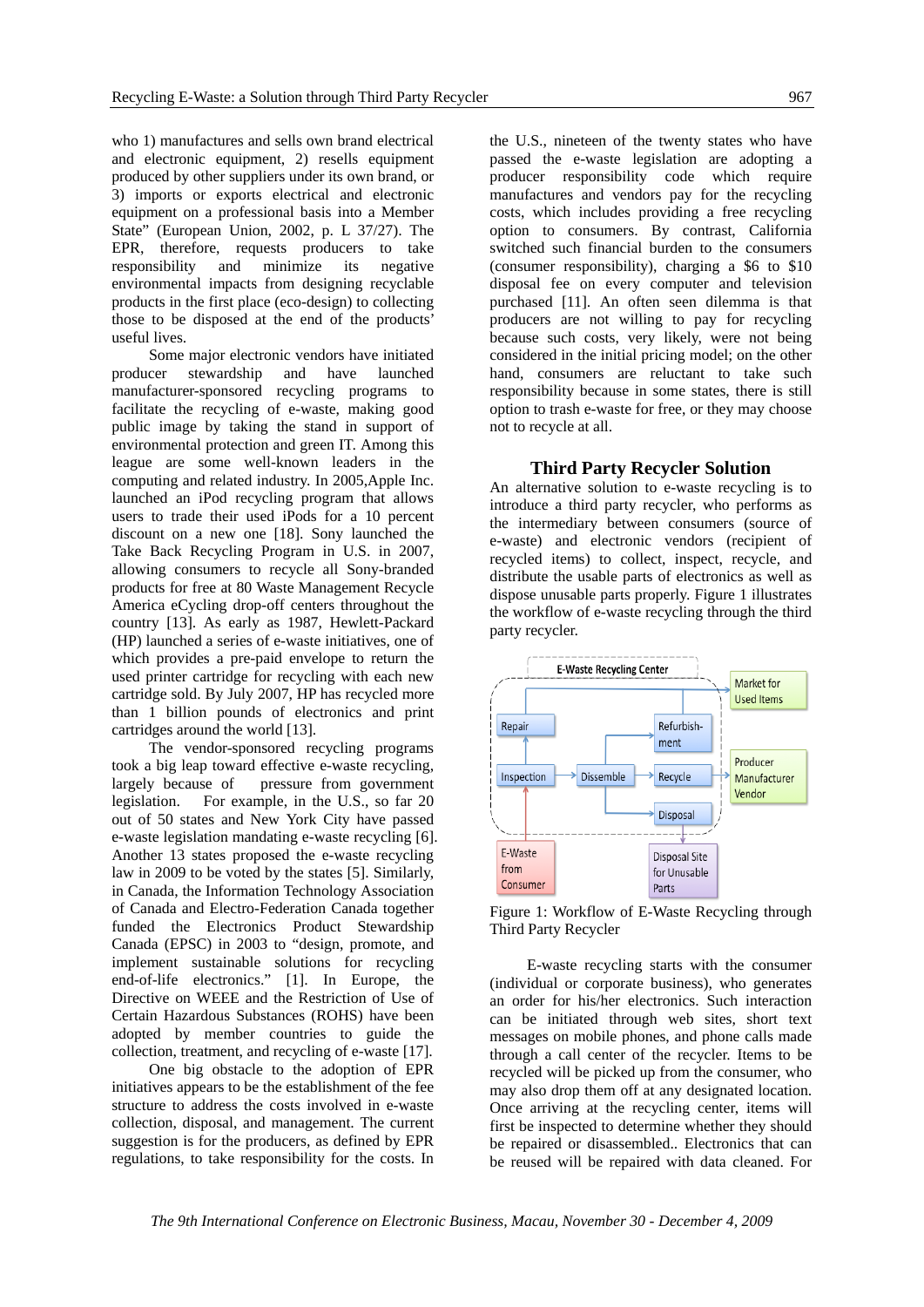those to be disassembled, a few options are available. Refurbishment will be recommended if, by replacing some key component(s), the item can perform all functionalities successfully. Some other parts of the disassembled items will be recycled and returned to the original producers or other manufacturers who are willing to take the recyclable parts. Plastics and metals recovered from recycled items can be used in new computers and other products. After disassembling, some parts can no longer be used and will be sent to the disposal sites to be treated properly. Both repaired and refurbished electronics will become available in markets and shops selling used items, often at a much lower price than a brand new piece of equipment..

The third party recycler model allows consumers to return used products for free, thereby eliminating the consumers' financial responsibility for e-waste recycling. To operate as a self-sustaining organization, the third party recycler can make a profit by reselling repaired and refurbished electronics to used-item markets and by selling recycled parts to vendors, manufacturers, and producers. (A more detailed analysis demonstrating the profitability for the third party recycler using economic models is presented in a separate paper.)

Five modules of the E-Waste Recycling Information System support the functionalities and business operations of the third party recycler (Figure 2). The Client Management module provides a real-time, online inquiry of recycling orders and the processing information. The Recycling Processing module manages the recycling center, documents the information of repair, disassembling, refurbishment, recycling, and disposal of electronics. Inventory is maintained in the Inventory Management module. The information system also includes accounting functionalities to process, analyze, and report and manage costs. The Logistics module collects, processes, and presents information to support the reversed supply chain through which producers are now recipients of recycled items.

Following the conceptual framework of the third party recycler information system presented in this section, a development team will analyze and design the proposed information system, to be completed by March 2010. The information system will first be prototyped and tested in mainland China. Evaluation of system tests will be used for future revision and improvements.



Figure 2: System Modules of the E-Waste Recycling Information System

#### **Conclusions**

E-waste recycling has become an increasingly important issue globally. Instead of letting millions of tons of e-waste be dumped to landfills, governments and organizations around the world are now taking effective actions toward the proper disposal and recycling of e-waste.. In this paper, we propose a third party recycler model as an alternative solution for e-waste recycling. The third party recycler serves as the intermediary between consumers (source of e-waste) and producers (recipients of recycled items). By reselling repaired, refurbished, and recycled electronics and parts to producers, the recycler is able to maintain profitability In order to be self-sustaining. The recycling service thus is provided free of charge to consumers including both individuals and corporate businesses.

#### **References**

[1] Burger, D. E-waste recycling is starting, *The Gazette (Montreal)*, January 18, 2008, Friday, EDITORIAL / OP-ED, pp A16.